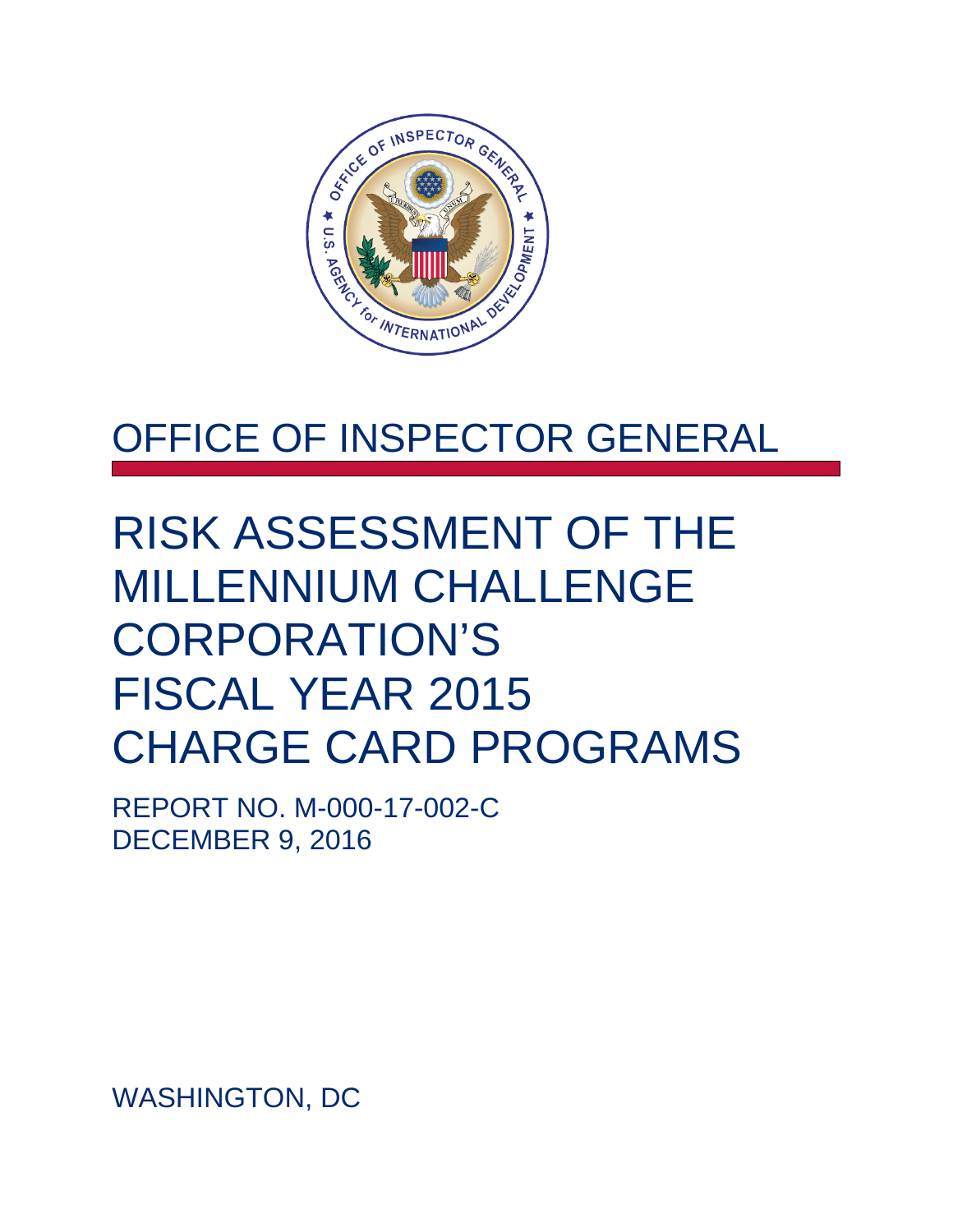

#### *Office of Inspector General*

December 9, 2016

Ms. Dana J. Hyde Chief Executive Officer Millennium Challenge Corporation 1099 14th Street NW Washington, DC 20005-2221

Dear Ms. Hyde:

This letter transmits the final report, "Risk Assessment of the Millennium Challenge Corporation's Fiscal Year 2015 Charge Card Programs*.*" The Office of Inspector General (OIG) contracted with the independent certified public accounting firm of CliftonLarsonAllen LLP (CLA) to conduct a risk assessment of MCC's purchase and travel card programs. CLA analyzed the risk of illegal, improper, or erroneous purchases and payments for fiscal year 2015 to help guide OIG's future audits of the programs, in compliance with the Government Charge Card Abuse Prevention Act of 2012 (Public Law 112-194) and OMB Memorandum M-13-21*, "*Implementation of the Government Charge Card Abuse Prevention Act of 2012." CLA concluded that the risk of illegal, improper, or erroneous purchases and payments in MCC's charge card programs was low. CLA was not required to conduct the review in accordance with generally accepted government auditing standards.

In carrying out its oversight responsibilities, OIG reviewed CLA's risk assessment and supporting documentation. This assessment was not intended to enable OIG to express, and we do not express, an opinion on MCC's charge card programs. CLA is responsible for the attached risk assessment, dated October 14, 2016, and the conclusions in it. However, our review disclosed no instances in which CLA did not comply, in all material respects, with applicable standards. The risk assessment report does not contain any recommendations; however, other issues are discussed in appendix I of the report.

Thank you for the cooperation and assistance extended to our staff and to the staff of CLA during the risk assessment.

Sincerely,

 $/s/$ 

Donell Ries Deputy Assistant Inspector General for the Millennium Challenge Corporation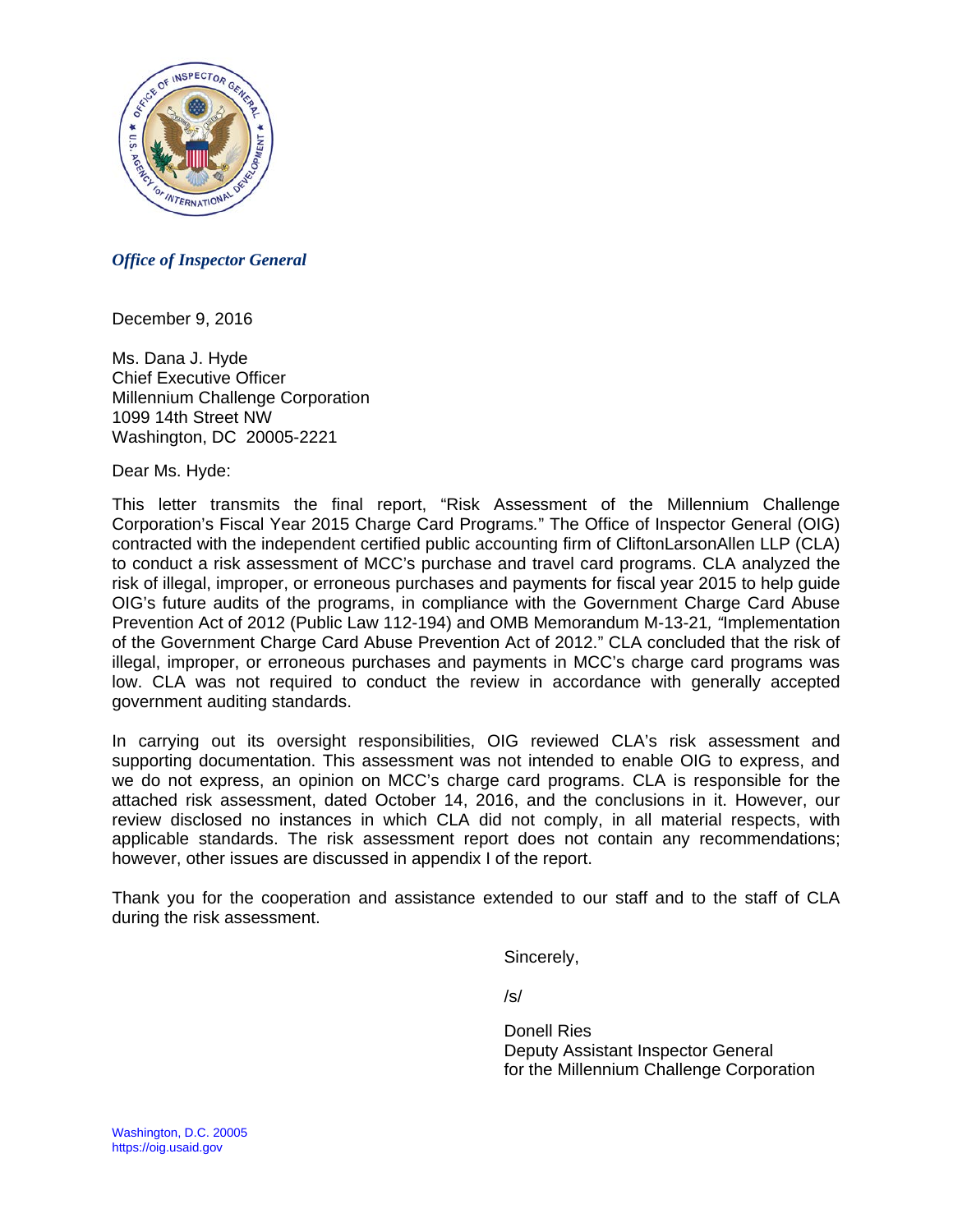cc: Parita Shah, Chief of Staff [shahp@mcc.gov](mailto:shahp@mcc.gov)

> Mahmoud Bah, Acting Vice President, Department of Administration and Finance and Chief Financial Officer [bahm@mcc.gov](mailto:bahm@mcc.gov)

Kyeh Kim, Acting Vice President, Department of Compact Operations [kimk@mcc.gov](mailto:kimk@mcc.gov)

Eric Redmond, Controller [redmondeg@mcc.gov](mailto:redmondeg@mcc.gov)

Jude Koval, Director of Internal Controls and Audit Compliance [kovaljg@mcc.gov](mailto:kovaljg@mcc.gov)

Karla Chryar, Compliance Officer [chryarkl@mcc.gov](mailto:chryarkl@mcc.gov)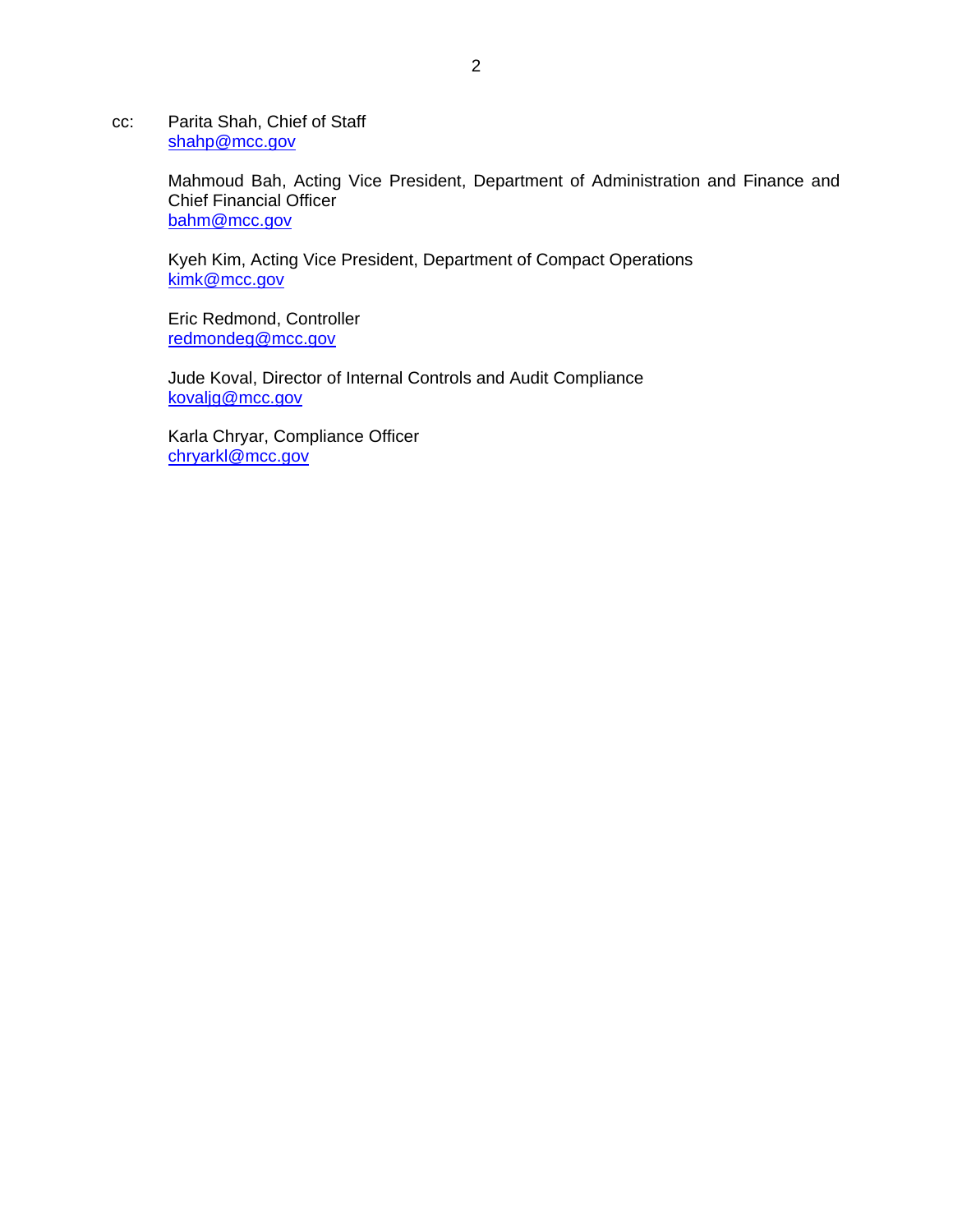

CliftonLarsonAllen LLP www.claconnect.com

# **Risk Assessment Report of the Millennium Challenge Corporation Fiscal Year 2015 Charge Card Programs**

**Performed by CliftonLarsonAllen LLP** 

**for United States Agency for International Development Office of Inspector General** 

**October 14, 2016** 

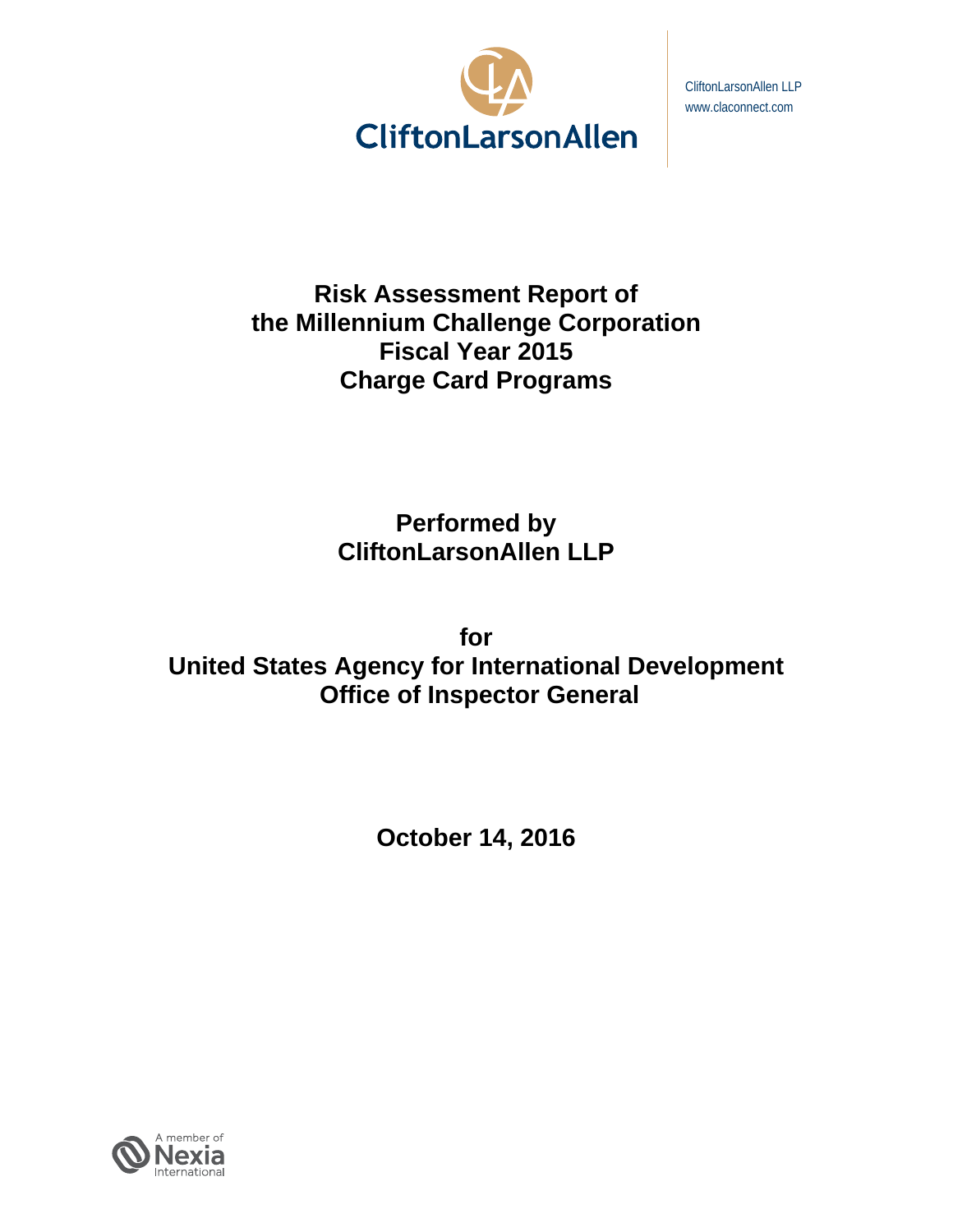# **Table of Contents**

 $\Delta \sim 10^{11}$  m  $^{-1}$ 

|                                                              | 1            |
|--------------------------------------------------------------|--------------|
|                                                              | 1            |
|                                                              | $\mathbf{2}$ |
|                                                              | $\mathbf{2}$ |
|                                                              | $\mathbf{2}$ |
|                                                              | $\mathbf{2}$ |
|                                                              | 3            |
|                                                              | 5            |
|                                                              | 6            |
| Appendix I - Fiscal Year 2015 Charge Card Testing Exceptions | 10           |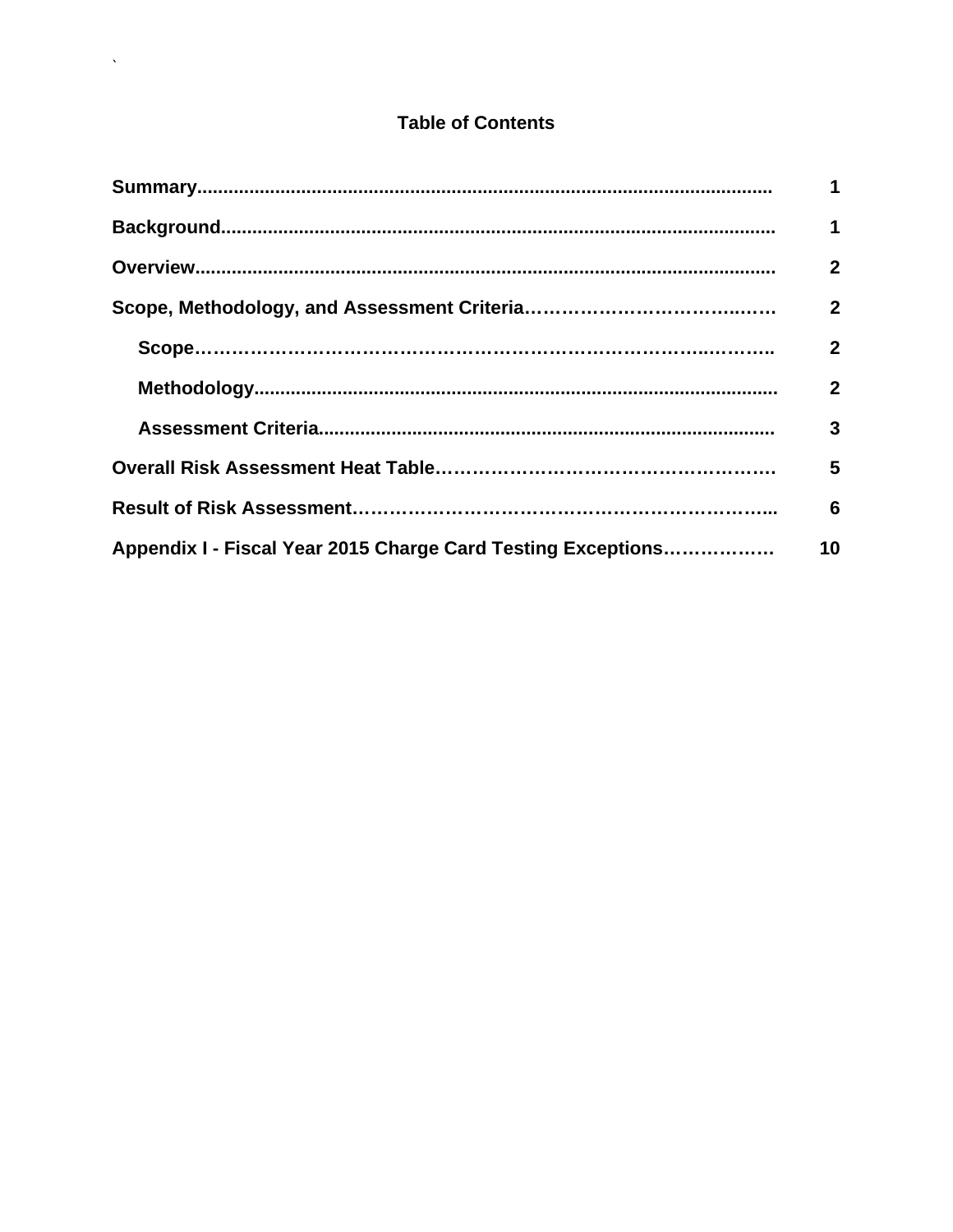#### **Risk Assessment Report of the Millennium Challenge Corporation (MCC) Fiscal Year 2015 Charge Card Programs Summary**

CliftonLarsonAllen LLP (CLA) was engaged by the United States Agency for International Development (USAID) Office of Inspector General (OIG) to conduct a risk assessment of MCC's FY 2015 charge card programs. The risk assessment is not an audit and therefore not conducted in accordance with generally accepted government auditing standards (GAGAS).

CLA considered MCC purchase, travel, and fleet card programs' sizes, internal controls, training, reported violations,<sup>1</sup> observation reviews, and limited sample testing in assessing the charge card programs' risks. The result of our risk assessment should not be interpreted to conclude that charge card programs with low risk are free of illegal, improper, or erroneous purchases and payments. Equally, a high risk charge card program should not be interpreted to indicate actual or known illegal, improper, or erroneous purchases and payments. Accordingly, the risk assessment documented herein is to be used primarily to assist the OIG in evaluating the specific charge card program where the OIG should focus its limited resources.

Our assessment result shows that the risk of illegal, improper, or erroneous use in the MCC charge card programs is low. Exceptions that we noted during our testing are included in Appendix I. MCC's management was provided an opportunity to comments on the draft audit report, and responded that it has no comments.

# **Background**

`

On October 5, 2012, the President signed into law the Government Charge Card Abuse Prevention Act of 2012 (Charge Card Act), Public Law (P.L.) 112-194, which reinforced the Administration's efforts to prevent fraud, waste, and abuse of Government-wide charge card programs. The Charge Card Act requires all executive branch agencies to establish and maintain safeguards and internal controls for purchase cards, travel cards, integrated cards, $^2$  and centrally billed accounts<sup>3</sup>.

<sup>&</sup>lt;sup>1</sup> The Charge Card Act requires violations to be reported if the agency spends more than \$10 million annually. However, all executive departments and agencies are required to implement the Charge Card Act's required internal controls for purchase cards, travel cards, and centrally billed accounts.

 $2$  The integrated card is a combination of two or more business lines on a single card (e.g., purchase and travel). MCC employed separate charge cards (small purchase, travel, and fleet) based on business functions and did not combine separate business lines as integrated cards. Further, GSA issues Government charge cards under the umbrella of its SmartPay2 program. Under the program, MCC selected the Citibank "Visa" card for its purchase, travel, and fleet card services (collectively referred to as charge card programs throughout this report).

 $3$  Centrally billed accounts were not separately assessed. They were assessed as part of the overall travel card process and controls. MCC centrally billed accounts consist only of employee airfares.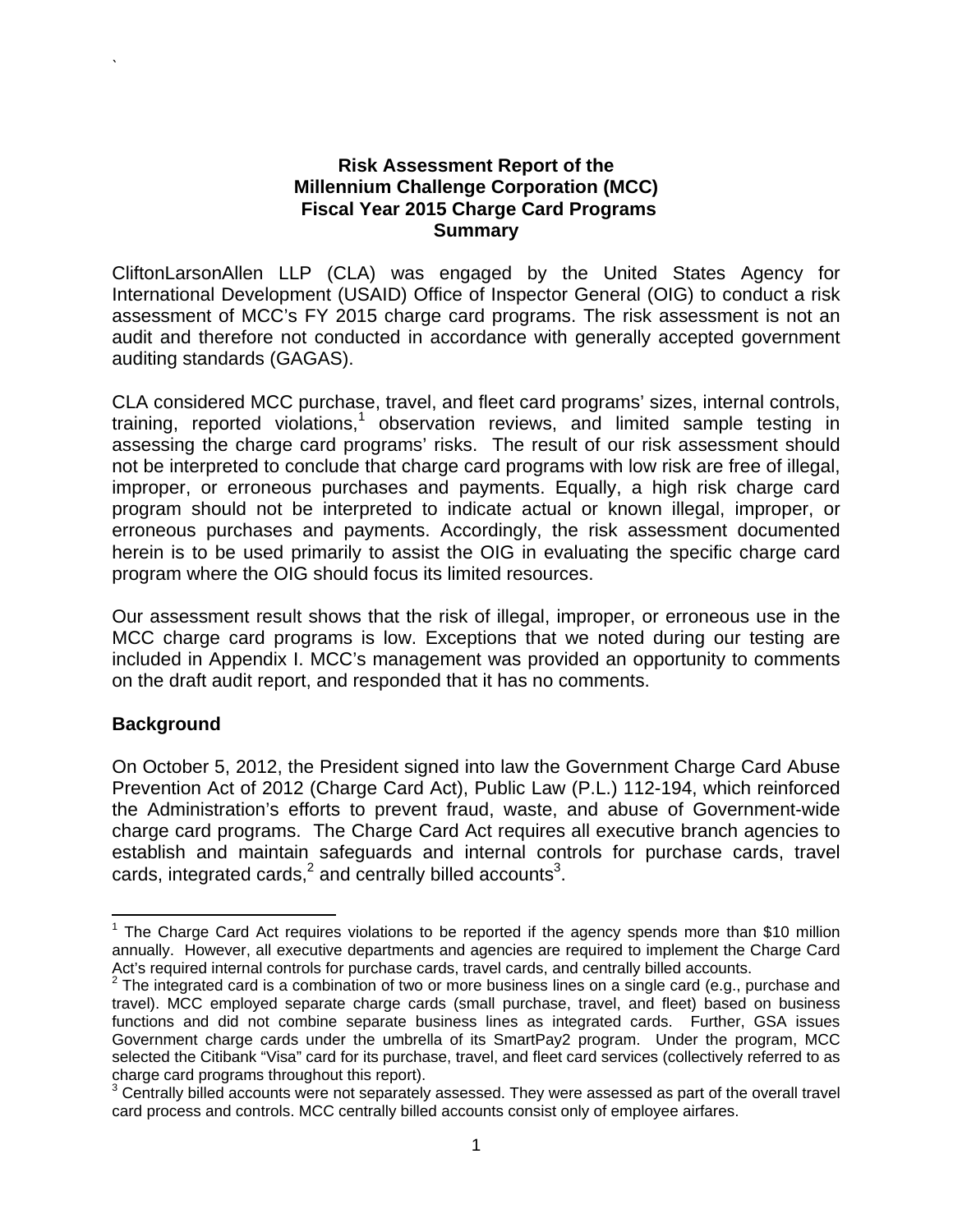#### **Overview**

The Charge Card Act and Office of Management and Budget (OMB) Memorandum 13- 21, *Implementation of the Government Charge Card Abuse Prevention Act of 2012,*  requires the Office of Inspector General (OIG) to conduct periodic risk assessments of an agency's purchase (including convenience checks) and travel card programs that identify and analyze the risks of illegal, improper, or erroneous purchases and payments for use by the OIG in determining the necessary scope, frequency, and number of periodic IG audits or reviews of these programs.

#### **Scope, Methodology, and Assessment Criteria**

Our objective was to assess the risk of illegal, improper, and erroneous use of the charge card programs to help the OIG in evaluating the necessary scope, frequency, and number of periodic OIG audits or reviews of these programs.

#### **Scope**

`

Our risk assessment considered MCC's internal and compliance controls and processes at the time of our review and the charge card disbursements in Fiscal Year (FY) 2015 shown in Table 1.

| <b>Charge Card</b><br><b>Type</b> | <b>Number of</b><br><b>Cardholders</b> | <b>FY 2015</b><br><b>Disbursements</b><br>(Rounded) |
|-----------------------------------|----------------------------------------|-----------------------------------------------------|
| <b>Small Purchase</b>             | 20                                     | \$582,000                                           |
| Travel                            | 214                                    | \$3,800,000                                         |
| Fleet                             |                                        | \$800                                               |
| otal                              | 235                                    | \$4,382,800                                         |

# **Table 1: FY 2015 Charge Card Disbursements**

#### **Methodology**

In conducting the risk assessment, we:

- Reviewed the laws, regulations, and MCC policies and procedures identified below;
- Obtained an understanding of the MCC charge card programs and processes through walkthroughs and interviews;
- Reviewed test results of MCC's FY 2015 OMB Circular A-123, Appendix B;
- Ensured that MCC charge card disbursements data used in our analysis were complete by reconciling it to the disbursement amount reported in the government-wide account statement for FY 2015;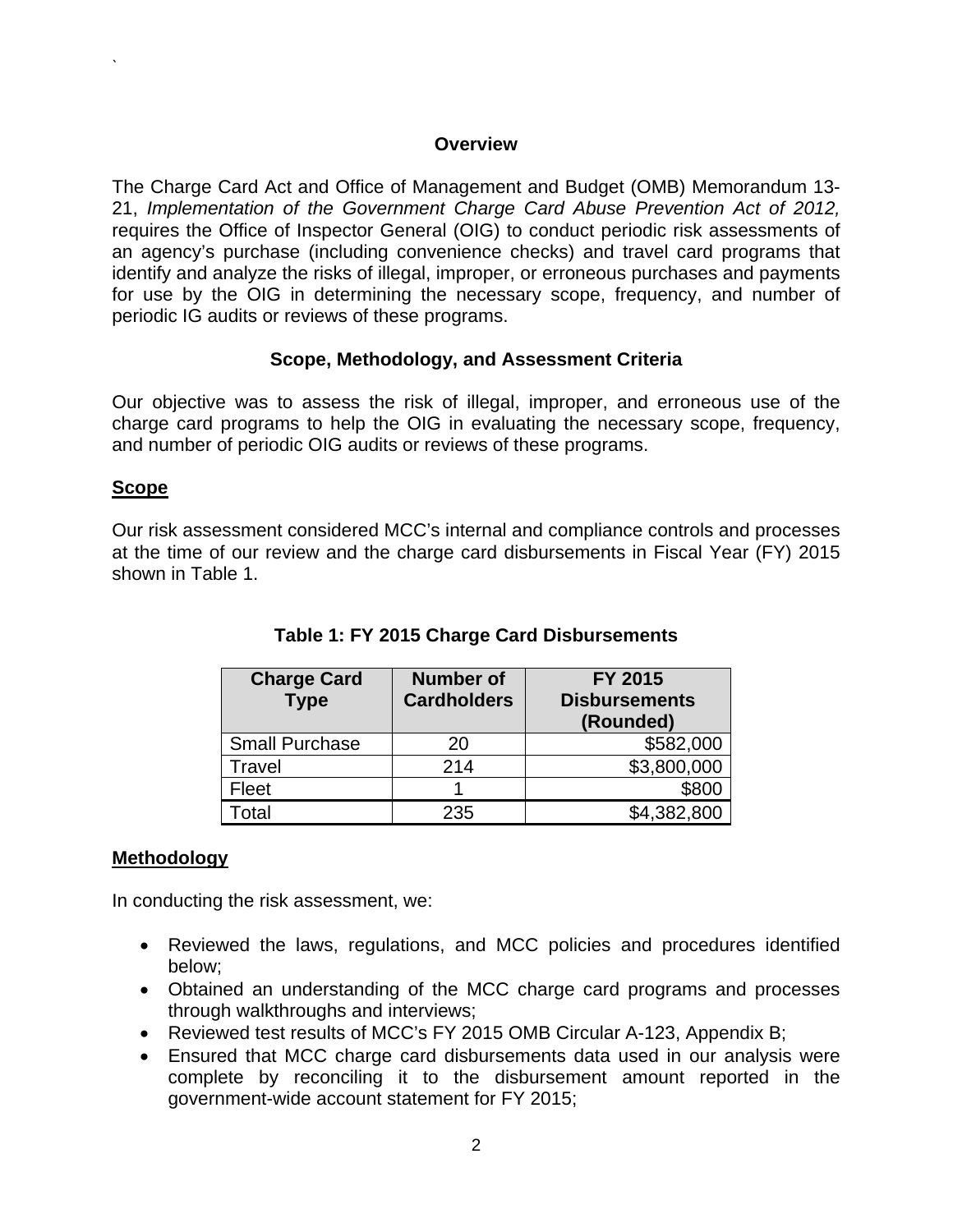- Analyzed charge card data attributes, $4$  relevant to our risk assessment, and
- Judgmentally selected a limited number of the FY 2015 charge card data, supporting documentation, and other relevant information represented in Table 1 for the purpose of confirming our understanding of MCC's compliance with internal controls relevant to our risk assessment. CLA, however, did not perform an audit to independently verify or validate the data obtained (Table 1) from MCC**.**

We performed our risk assessment between December 2015 and March 2016.

#### **Assessment Criteria**

`

The risk assessment was conducted using following laws, OMB guidance, MCC policies and procedures (collectively referred to laws and regulations) as criteria in assessing MCC's compliance:

- Government Charge Card Abuse Prevention Act of 2012 (Charge Card Act), P.L. 112-194
- OMB Memorandum M-13-21, *Implementation of the Government Charge Card Abuse Prevention Act of 2012*
- OMB Memorandum M-12-12, *Promoting Efficient Spending to Support Agency Operations*
- OMB Circular No. A-123, Appendix B, *Improving the Management of Government Charge Card Programs* (January, 2009 version)
- MCC Charge Card Program Standard Operating Procedures (August, 2013 version)
- MCC Charge Card Management Policy (May, 2012 version)

In addition, we analyzed MCC's charge card programs' Strengths, Weaknesses, Opportunities, and Threats  $(SWOT)^5$ , as applicable, to the following:

**Internal and Compliance Controls** – Using the laws and regulations listed above, we assessed MCC's charge card programs' internal and compliance control strengths (S) and weaknesses (W). A rating of "low" "medium", or "high" was assigned based on documented compliance with prescribed internal control.

<sup>&</sup>lt;sup>4</sup> Travel card and purchase card attributes included travel related authorizations, financial transactions and supporting documentation. For purchase cards attributes included purchase card authorizations, financial transactions and supporting documentation.

<sup>&</sup>lt;sup>5</sup> SWOT: (S) internal controls (entity level control, control activity, control techniques) are designed and operating effectively to meet its control objectives; (W) internal controls (entity level control, control activity, control techniques) are not designed and operating effectively to meet its control objectives; (O) elements that the program could exploit to its advantage; (T) elements in the environment that could cause trouble for the programs.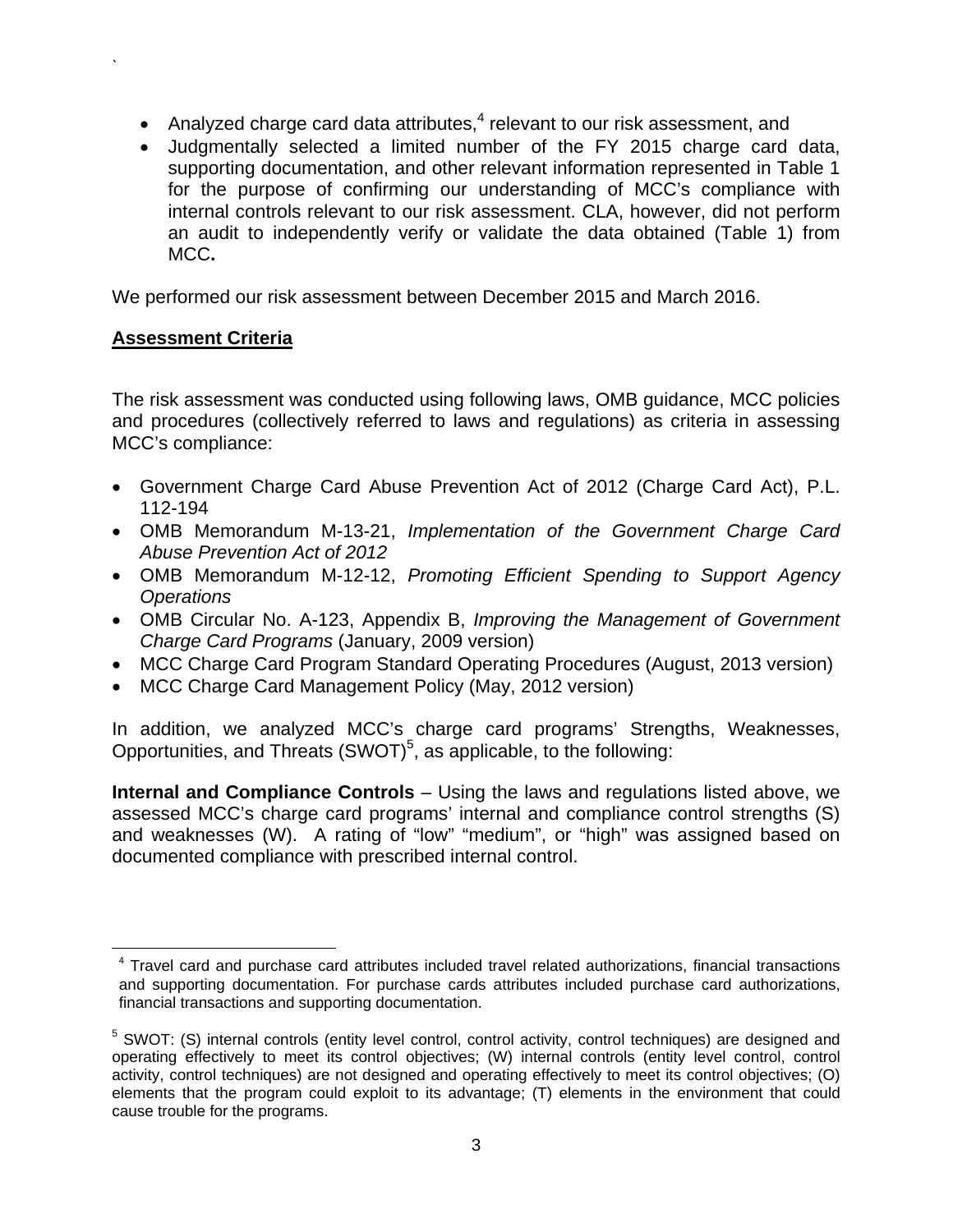**Training** – The charge card programs were assigned a rating of "low", "medium", or "high" based on compliance and availability of training and incorporation of training in each program policy.

`

**Violation Reporting** – Violation reports were considered only when a charge card program expends in excess of \$10 million per year.<sup>6</sup> MCC's charge card program did not meet the minimum requirement for reporting violations; therefore it was assigned no rating, as shown in the result of risk assessment section of this report.

The three factors above are referred to as criteria risk factors used to assess the combined criteria risk rating for each of the purchase card, travel card, and fleet card programs. Table 2 was used to assess the rating for each criteria risk factor (violations reporting was excluded) at either "low," "medium," or "high". Table 3 was used to assess the combined criteria risk factor for each card program at either "low," "medium," or "high".

| <b>Rating</b> | <b>Internal and Compliance Controls</b>   | <b>Training</b>           |
|---------------|-------------------------------------------|---------------------------|
| Low           | Policies and procedures are in place with | No testing                |
|               | no more than one exception noted.         | exceptions noted.         |
|               | Policies and procedures have some         | Testing exceptions        |
| Medium        | deficiencies and/or two to five testing   | of 5 percent or less      |
|               | exceptions were noted.                    | were noted.               |
|               | Policies and procedures have some         | <b>Testing exceptions</b> |
| High          | deficiencies and/or over five testing     | over 5 percent were       |
|               | exceptions were noted.                    | noted.                    |

| Table 2: Internal and Compliance Controls and Training Criteria Factors |  |  |  |  |
|-------------------------------------------------------------------------|--|--|--|--|
|-------------------------------------------------------------------------|--|--|--|--|

#### **Table 3: Combined Criteria Risk Rating**

|                        |            | <b>Internal and Compliance Controls Factor</b> |               |               |
|------------------------|------------|------------------------------------------------|---------------|---------------|
|                        |            | Low                                            | Medium        | High          |
|                        | High       | <b>Medium</b>                                  | Hiah          | Hiah          |
| <b>Training Factor</b> | Medium     | Low                                            | <b>Medium</b> | <b>Medium</b> |
|                        | <b>LOW</b> | LOW.                                           | _OW           | LOW           |

**Impact and Likelihood** - Impact refers to the extent to which a risk factor (Threat) might affect MCC, and the likelihood represents the possibility that a risk factor might occur. The two risk factors are used to assess the combined risk rating for each of the

 <sup>6</sup> OMB M-13-21, Implementation of the Government Charge Card Abuse Prevention Act of 2012,

September 6, 2013. 7 If MCC had met the threshold requirement, then MCC's process regarding this reporting requirement criteria would have been assessed and provided a risk rating.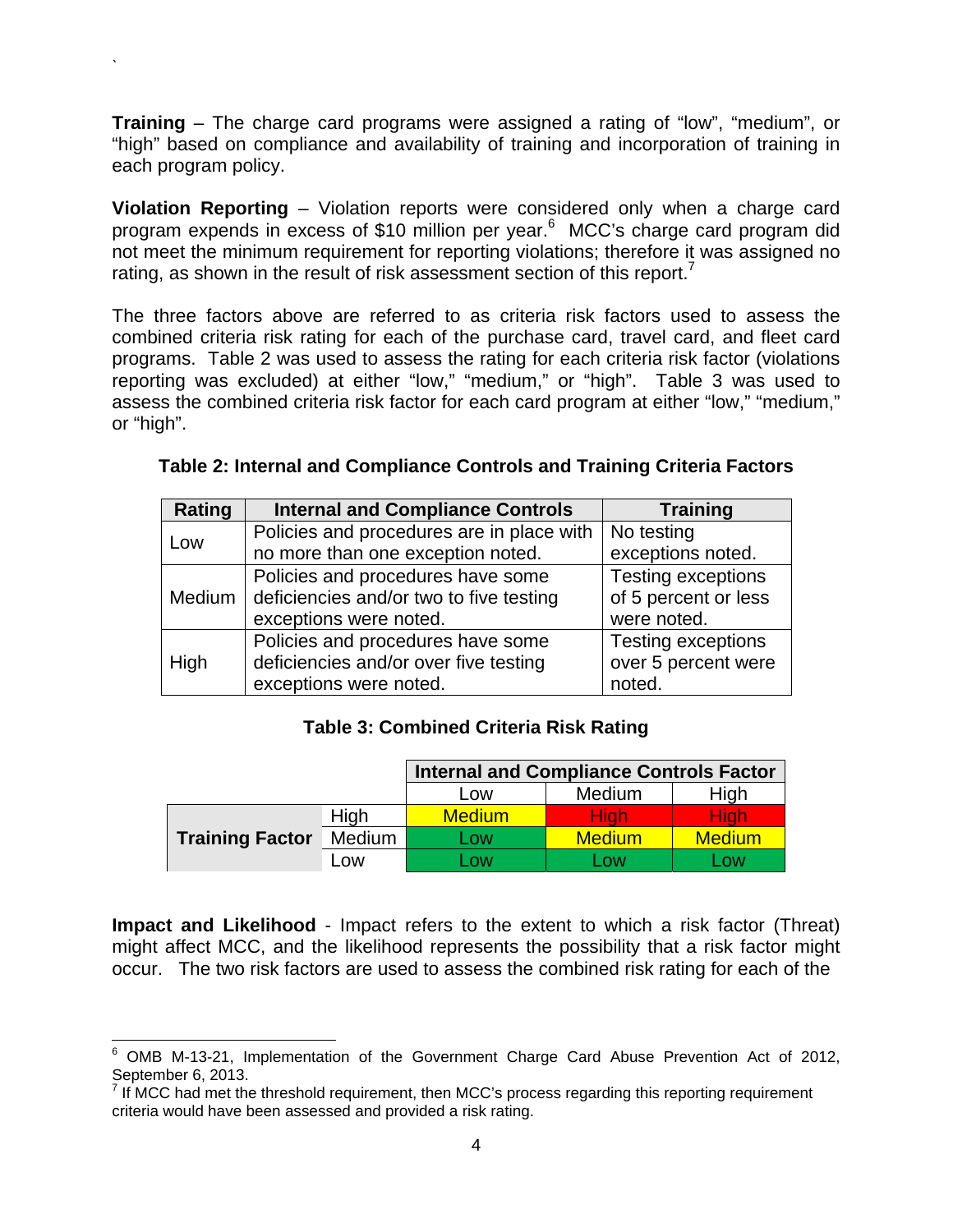card programs. Table 4 was used to assess the rating for each risk factor at either "low," "medium," or "high". Table 5 was used to assess the combined risk rating for each card program at either "low," "medium," or "high".

`

| Rating | <b>Impact</b>               | Likelihood                 |
|--------|-----------------------------|----------------------------|
| Low    | Less than \$3 million       | Fewer than 100 cardholders |
| Medium | \$3 million to \$10 million | 100 to 200 cardholders     |
| High   | More than \$10 million      | More than 200 cardholders  |

#### **Table 4: Impact and Likelihood Risk Factors**

#### **Table 5: Impact and Likelihood Combined Risk Rating**

|                         |        | <b>Likelihood Factor</b> |               |               |
|-------------------------|--------|--------------------------|---------------|---------------|
|                         |        | Low                      | <b>Medium</b> | High          |
|                         | High   | <b>Medium</b>            | Hiah          | Hiah          |
| <b>Impact</b><br>Factor | Medium | _OW                      | <b>Medium</b> | <b>Medium</b> |
|                         | .ow    | .ow                      | .OW           | .OW           |

This table exhibits how impact and likelihood ratings were analyzed to determine a combined "factor" risk rating used in the overall risk assessment heat table shown in Table 6 below for each purchase card, travel card, and fleet card programs.

#### **Overall Risk Assessment Heat Table**

Using the assessment criteria described above, CLA combined the impact and likelihood ratings (Table 5) and the combined criteria (internal and compliance control and training criteria) ratings (Table 3) to form an overall risk assessment heat table which is used in evaluating the result of our risk assessment. We use green color for low risk, yellow for medium risk, and red for high risk in the heat table shown in Table 6. For example, if the impact and likelihood rating is high and the combined criteria rating is low, the overall risk assessment rating will be medium (yellow), which is the intersection between the two ratings as shown in Table 6 below.

|                                                             |        | <b>Combined Criteria Risk Rating</b> |                |                         |
|-------------------------------------------------------------|--------|--------------------------------------|----------------|-------------------------|
|                                                             |        | ∟0W                                  | Medium         | High                    |
|                                                             | High   | <b>Medium</b>                        | Hiah           | High                    |
| <b>Impact and Likelihood</b><br><b>Combined Risk Rating</b> | Medium | LOW                                  | <b>Medium</b>  | <b>Medium</b>           |
|                                                             | -OW    | -OW                                  | 0 <sub>W</sub> | $\overline{\text{row}}$ |

Table 6 was used to determine the overall risk for each charge card program (Travel, Purchase and Fleet) based on the results of our assessment of the combined factors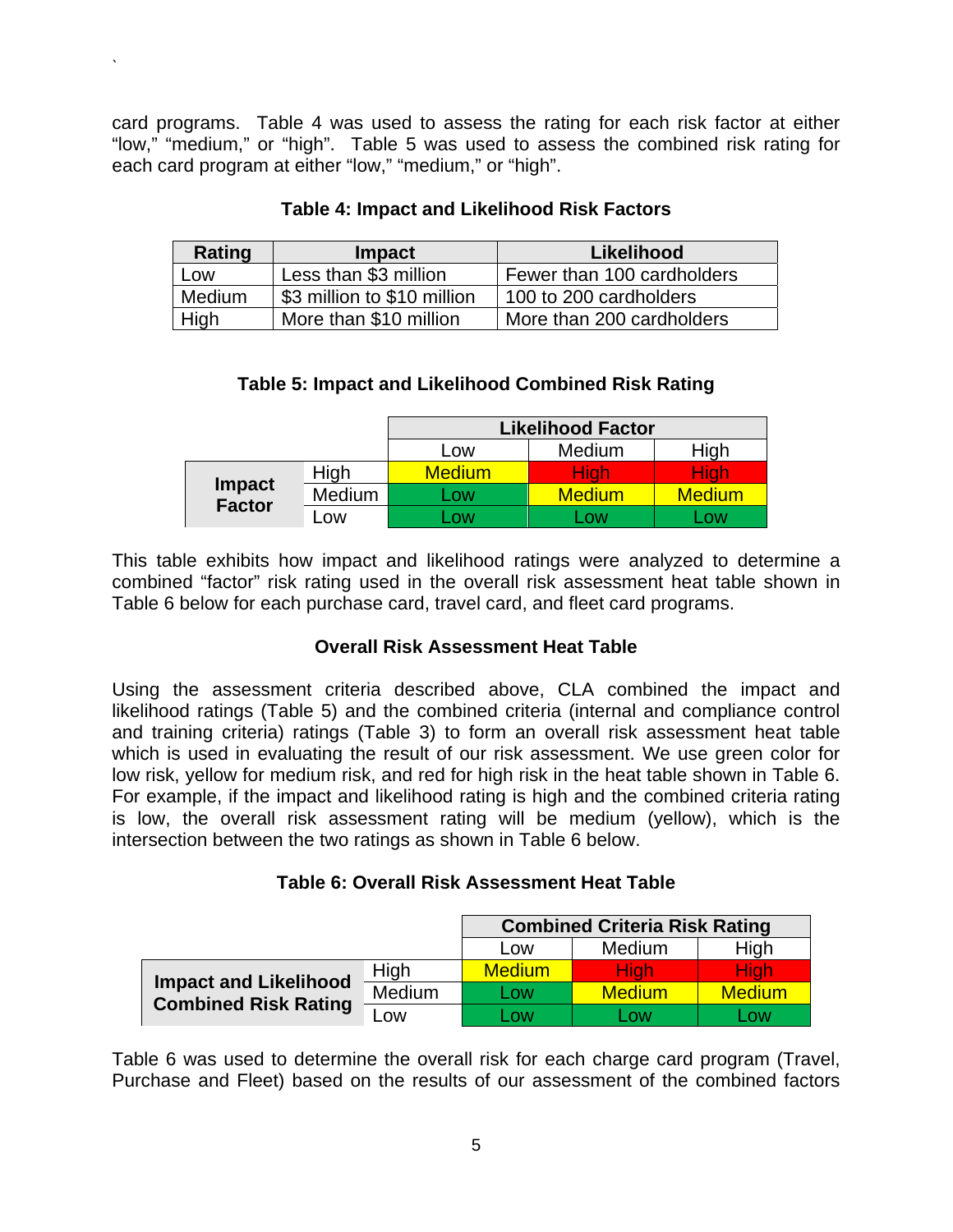rating (Impact and Likelihood) and our assessment of the combined criteria risk rating as it pertains to each charge card program.

#### **Result of Risk Assessment**

The result of our risk assessment showed that the risk of illegal, improper, or erroneous purchases and payments in MCC's charge card programs is low. The individual charge card program assessment results are described below.

#### **Travel Card Program**

`

**Criteria Ratings** – CLA determined that MCC's travel card program's combined criteria risk rating was "low." The individual rating and combined rating are shown in Table 7.

| <b>Criteria</b>                      | <b>Risk Rating</b> |
|--------------------------------------|--------------------|
| Internal and Compliance Controls     | Low                |
| Training                             | <b>Medium</b>      |
| <b>Violation Reporting</b>           | <b>None</b>        |
| <b>Combined Criteria Risk Rating</b> | <b>OW</b>          |

#### **Table 7: Travel Card Program Criteria Ratings**

MCC has established policies and procedures to address the Travel Card program. Our testing noted a minor internal control issue finding concerning a centrally-billed travel card where the accounting system is still showing the prior MCC Travel Manager as the card holder even though the prior Travel Manager is no longer an authorized user of the card account. As a result, we assessed the internal and compliance controls criteria as low risk. Our testing also identified one instance out of ten where the cardholder did not take the required refresher training, which is a repeat finding from last year. MCC's own testing, which was performed as required by OMB Circular A-123, Appendix B, identified that MCC had a system weakness because MCC had not fully implemented its travel card database to allow it to track training requirements. However, MCC officials stated that MCC had migrated all of the information into a database effective October 1, 2015. As a result, we have increased the training criteria risk rating to medium. Considering the overall results and that the training issue was for refresher training and not for the initial training, we determined the combined rating to be low.

**Impact and Likelihood Factor** – In FY 2015, the MCC travel card program expended approximately \$3.8 million and had 214 active cardholders (211 individual travel cardholders and 3 centrally billed card accounts). The impact and likelihood factor is shown in Table 8.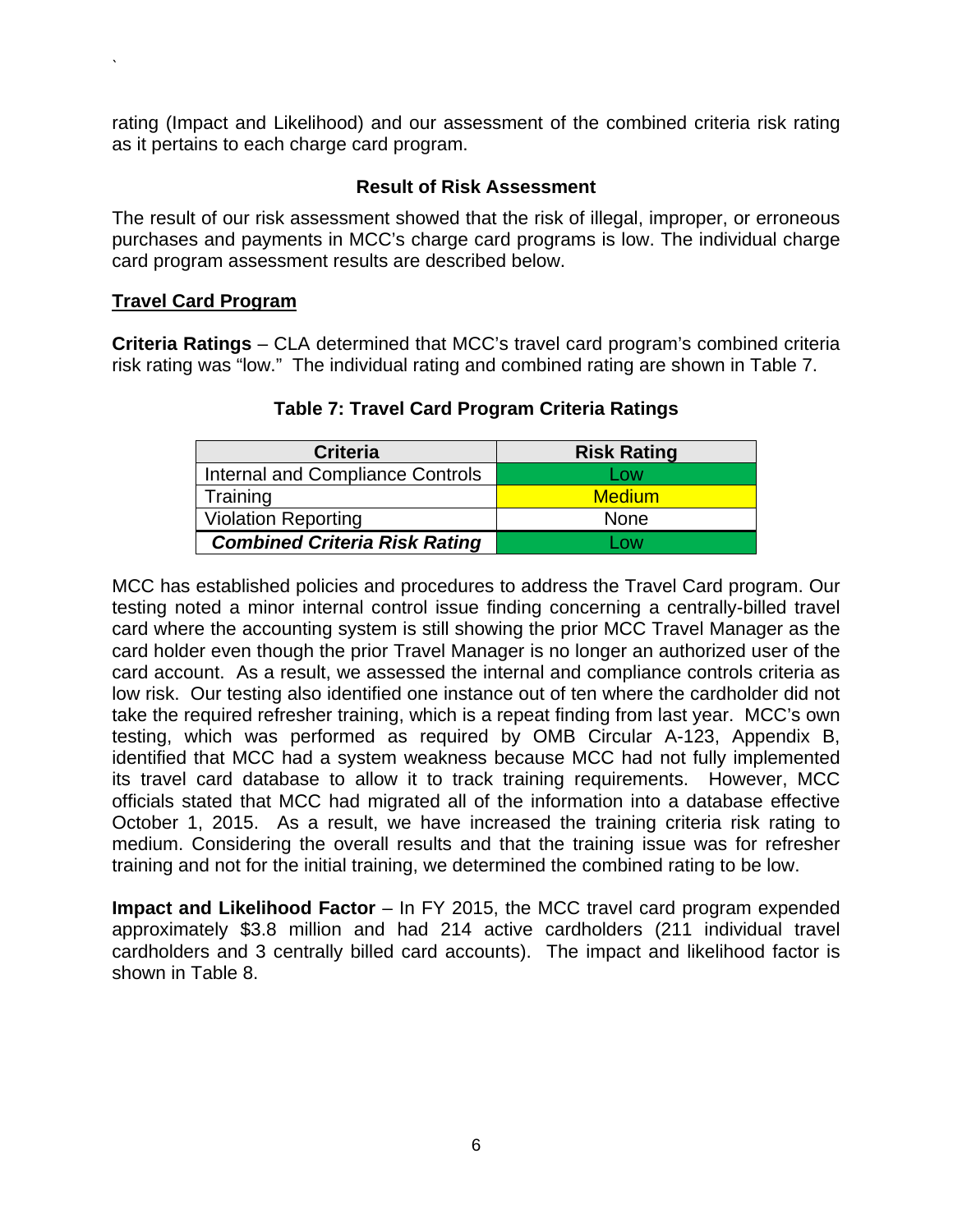| <b>Factors</b>                 |  | Rating        |
|--------------------------------|--|---------------|
| \$3.8 million<br><b>Impact</b> |  | <b>Medium</b> |
| Likelihood<br>214 cardholders  |  | <b>High</b>   |
| <b>Combined Risk Rating</b>    |  | <b>Medium</b> |

#### **Table 8: Travel Card Program Impact and Likelihood Ratings**

**Final Risk Assessment Determination** – The Overall Risk Assessment Heat Table (Table 6) was used to arrive at the final determination of the risk of illegal, improper, or erroneous purchases and spending in the MCC travel card program as "low."

#### **Purchase Card Program**

`

**Criteria Ratings** – CLA determined that MCC purchase card program's combined criteria risk rating was "medium." The individual rating and overall combined rating are shown in Table 9.

#### **Table 9: Purchase Card Program Criteria Ratings**

| <b>Criteria</b>                      | <b>Risk Rating</b> |
|--------------------------------------|--------------------|
| Internal and Compliance Control      | <b>High</b>        |
| Training                             | <b>Medium</b>      |
| <b>Violation Reporting</b>           | None               |
| <b>Combined Criteria Risk Rating</b> | <b>Medium</b>      |

MCC has established policies and procedures to address the Purchase Card program. Our purchase card transaction testing noted the following:

- For 21 of 33 transactions tested, there were issues regarding the following: preapprovals of the purchases were missing, approved by an unauthorized official, approved after the purchase was made, or the approval document was missing. It should be noted that the reconciliation process is a mitigating control that should identify improper purchases.
- For 33 of the 33 transactions tested, the timeliness of the reconciliation could not be verified (repeat finding). MCC's requirement is to conduct the reconciliation within five business days after the end of the charge card statement period.
- For 3 of the 33 transactions tested, MCC was unable to provide supporting documentation (i.e., invoice) that could be traced to disbursement data (repeat finding). In one of those cases, MCC indicated that it could not identify the transaction to the purchase card transaction report. This issue needs to be addressed with the credit card vendor.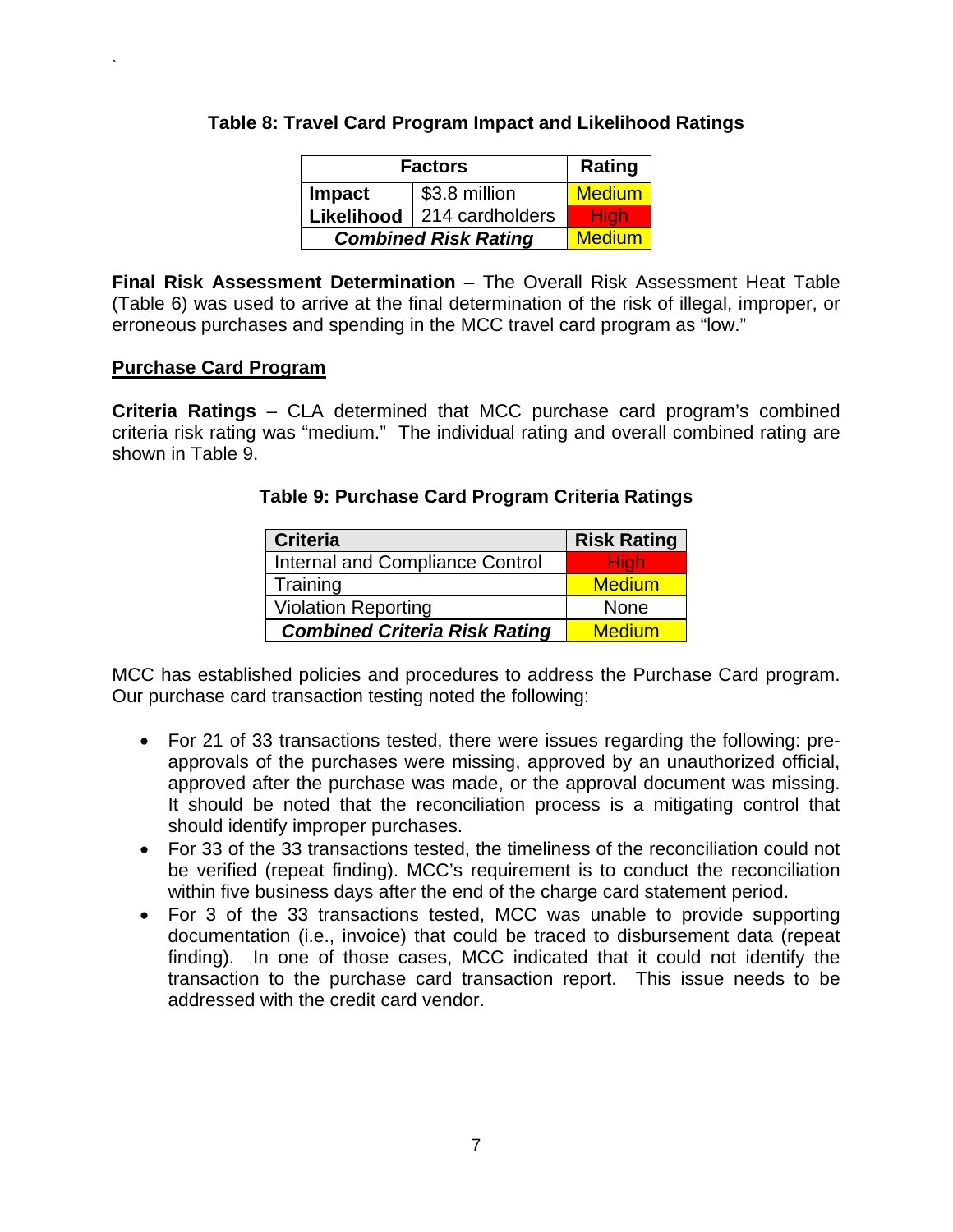- For 1 of the 33 transactions tested, a convenience check was used to make the purchase against the credit card account, which did not include the signature of the Approving Official or another authorized individual. However, there was preapproval documentation for this purchase.
- For 1 of the 33 transactions tested, the purchase cardholder did not complete the refresher training course as required by OMB (repeat finding).

MCC's own testing, which related to A-123, Appendix B, identified similar exceptions. As a result, we assessed the internal and compliance controls criteria as high risk and training as medium risk.

**Impact and Likelihood Factors** – In FY 2015, the MCC purchase card program expended approximately \$582,000, which was attributed to 20 total cardholders. The impact and likelihood factors are shown in Table 10.

|  |  | Table 10: Purchase Card Program Impact and Likelihood Ratings |
|--|--|---------------------------------------------------------------|
|--|--|---------------------------------------------------------------|

| <b>Factors</b>              |                | <b>Risk Rating</b> |
|-----------------------------|----------------|--------------------|
| <b>Impact</b>               | \$582,000      | Low                |
| Likelihood                  | 20 cardholders | Low                |
| <b>Combined Risk Rating</b> |                | 0 <sub>W</sub>     |

**Final Risk Assessment Determination** – The Overall Risk Assessment Heat Table (Table 6) was used to arrive at the final determination of risk of illegal, improper, or erroneous purchases and spending in the MCC purchase card program as "low."

#### **Fleet Card Program**

`

**Criteria Ratings** – CLA determined that MCC fleet card program's combined criteria risk rating was "low." The individual rating and overall combined rating are shown in Table 11.

| Table 11: Fleet Card Program Criteria Ratings |  |
|-----------------------------------------------|--|
|-----------------------------------------------|--|

| <b>Criteria</b>                         | <b>Risk Rating</b> |
|-----------------------------------------|--------------------|
| <b>Internal and Compliance Controls</b> | Low                |
| Training                                | Low                |
| <b>Violation Reporting</b>              | <b>None</b>        |
| <b>Combined Criteria Risk Rating</b>    | l ow               |

MCC has established policies and procedures to address the Fleet Card program. Our testing of 2 out of 22 fleet card transactions resulted in no exceptions. As a result, we assessed the internal and compliance controls and the training as low risk.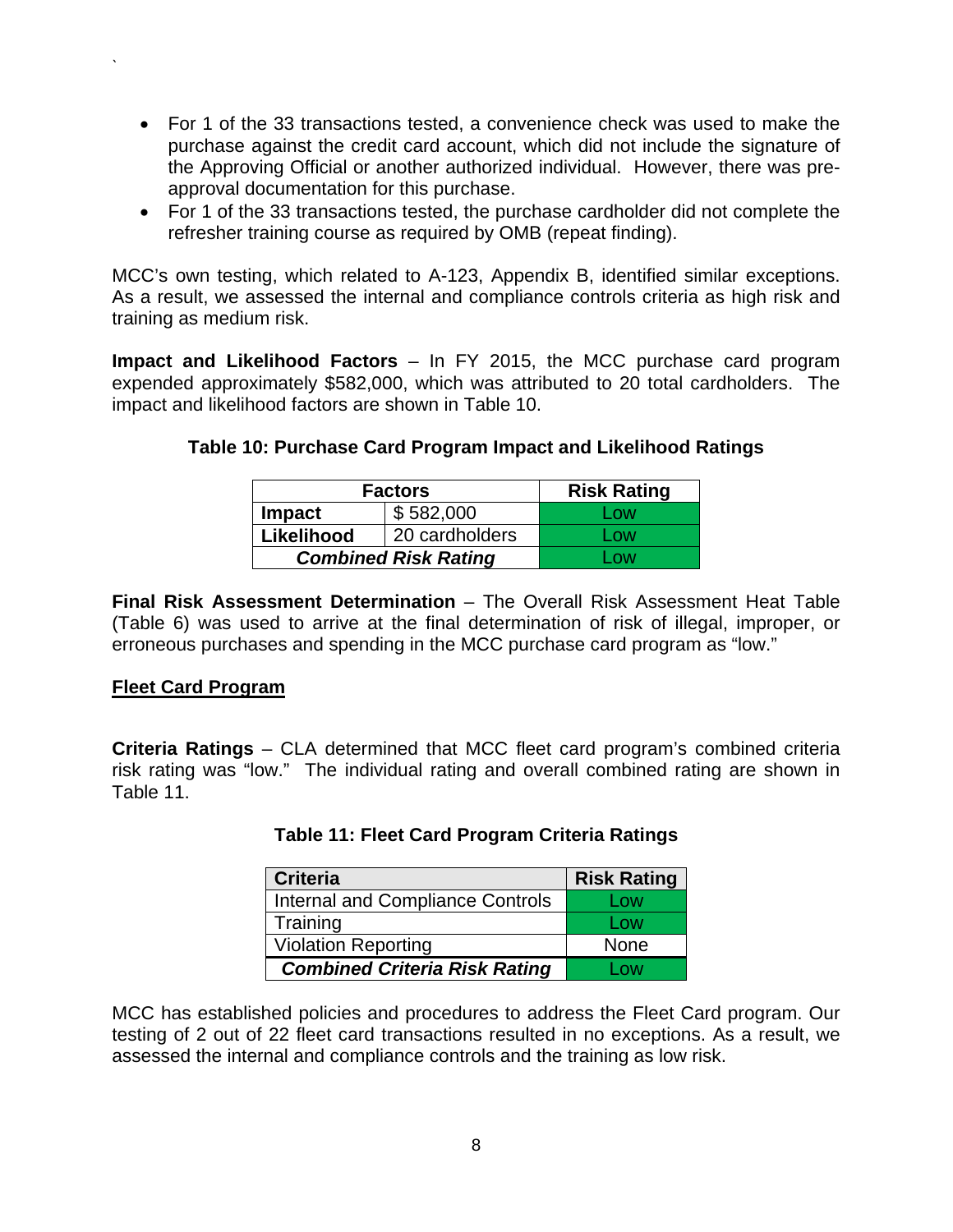**Impact and Likelihood Factor** – In FY 2015, the MCC fleet card program expended approximately \$800, which was attributed to only 1 cardholder. The impact and likelihood factors are shown in Table 12.

| <b>Factors</b>              |              | <b>Risk Rating</b> |
|-----------------------------|--------------|--------------------|
| <b>Impact</b>               | \$800        | Low                |
| Likelihood                  | 1 cardholder | Low                |
| <b>Combined Risk Rating</b> |              | <b>OW</b>          |

|  | Table 12: Fleet Card Program Impact and Likelihood Ratings |
|--|------------------------------------------------------------|
|--|------------------------------------------------------------|

**Final Risk Assessment Determination** – The Overall Risk Assessment Heat Table (Table 6) was used to arrive at the final determination of the risk of illegal, improper, or erroneous purchases and spending in the MCC fleet card program as "low."

# **CliftonLarsonAllen LLP**

Vifton Larson Allen LLP

Arlington, VA October 14, 2016

 $\ddot{\phantom{0}}$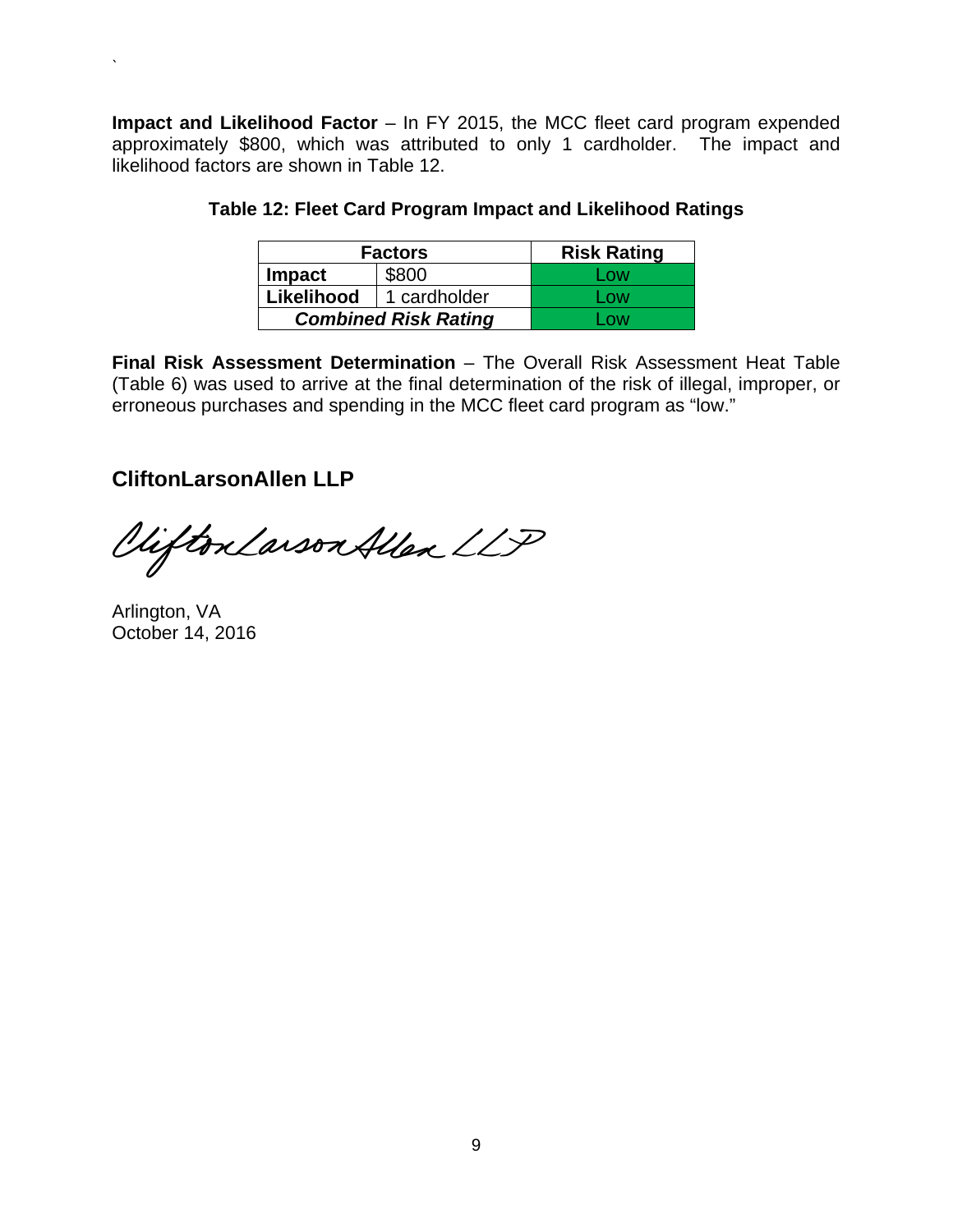# **Fiscal Year 2015 Charge Card Testing Exceptions**

# **Travel Card Testing**

We judgmentally selected 10 out of 2,438 travel card transactions that accounted for \$72,224.24 out of the total travel card cost \$3,802,126.57. We tested both the airfare and travel costs for each traveler and noted the following non-compliance issues:

**TC-1:** For 1 of 10 travel card transactions, error rate: 10% (\$4,173.40 out of \$72,224.24 sample population), the travel card holder noted within the accounting system was the previous MCC Travel Manager, who left MCC in May 2014 prior to this transaction taking place, instead of the current MCC Travel Manager.

**Criteria:** The *Government Charge Card Abuse Prevention Act of 2012*, Section 3 (h) Management of Travel Cards, states,

(1) REQUIRED SAFEGUARDS AND INTERNAL CONTROLS — The head of each executive agency that has employees that use travel charge cards shall establish and maintain the following internal control activities to ensure the proper, efficient, and effective use of such travel charge cards:

(H). Each executive agency ensures that the travel charge card of each employee who ceases to be employed by the agency is invalidated immediately upon termination of the employment of the employee (or, in the case of a member of the uniformed services, upon separation or release from active duty or full-time National Guard duty).

**TC-2:** For 1 of 10 travel card transactions, error rate: 10%, (\$7,505.00 out of \$72,224.24 sample population,), the travel card holder did not complete the refresher General Services Administration (GSA) training course as required by the Office of Management and Budget (OMB). The most recent GSA Travel Card Training certificate received by the card holder was dated August 22, 2012. MCC subsequently provided an updated certificate of training for the cardholder, which was completed on January 27, 2016.

**Criteria:** OMB Circular A-123, Appendix B (Revised 1/15/09), *Improving the Management of Government Charge Card Programs*, Chapter 3 – Training, 3.4 states,

The general training requirements for all charge card programs are:

- All program participants must be trained prior to appointment;
- All program participants must take refresher training, at a minimum, every 3 years;
- All program participants must certify that they have received the training, understand the regulations and procedures, and know the consequences of inappropriate actions. Agencies will determine the method of certification; and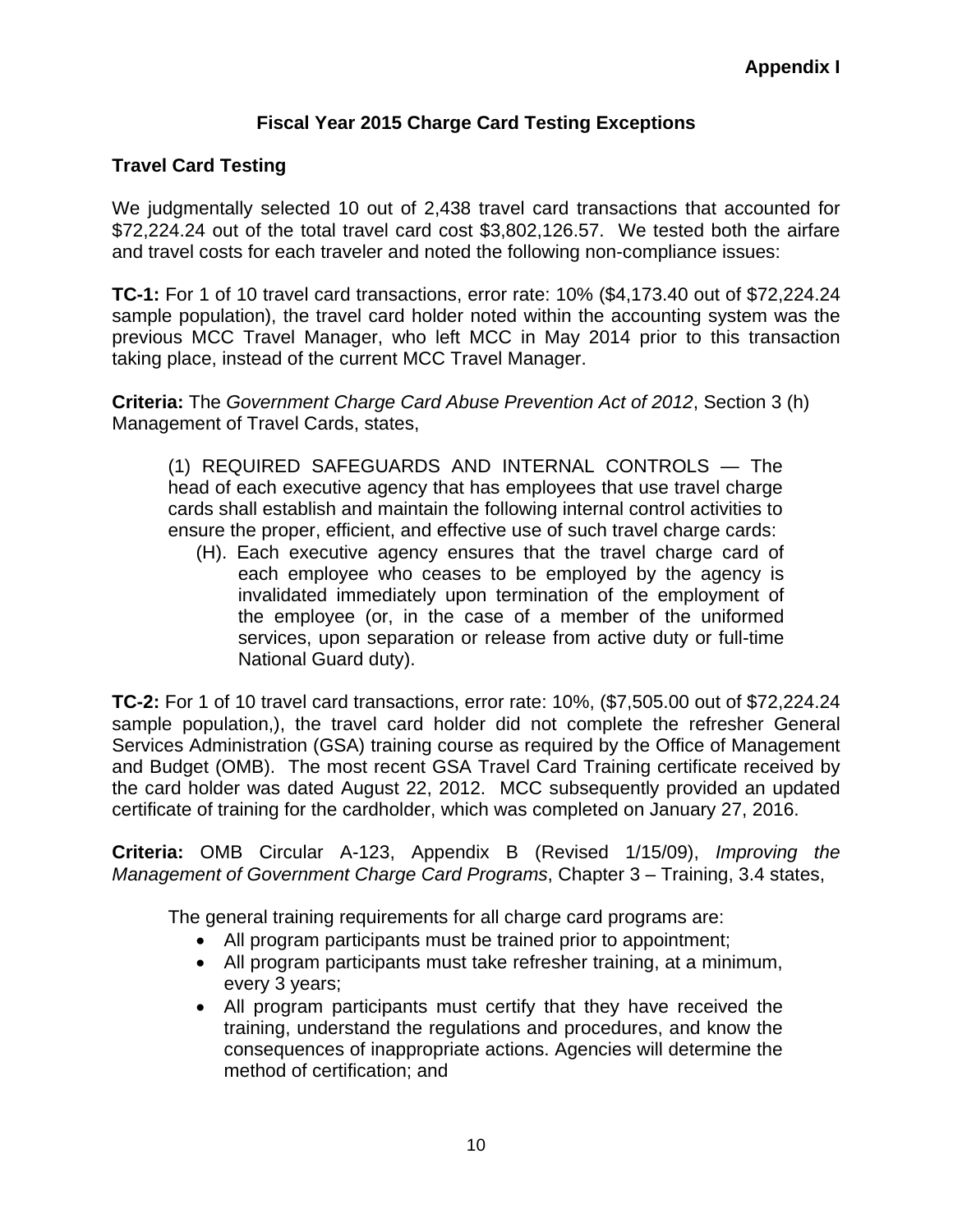Copies of all training certificates must be maintained pursuant to U.S. National Archives and Records Administration (NARA) requirements, General Records Schedule 1. Item 10a.

*MCC Charge Card Program Standard Operating Procedures (SOP)*, Section 8.2 and MCC *Charge Card Management Policy*, Section 7.B.2. both state,

The applicant must complete the following steps prior to receipt of a government Travel Card: (1) complete online Travel Card training and provide proof of certification verifying the completion of the training; (2) complete a Travel Card application and include his or her signature; and (3) read and sign an acknowledgement of understanding of MCC Policy on Government Travel Cards.

#### **Suggestions:**

We suggest that the Department of Administration and Finance:

- 1. Update information in Oracle to ensure that the current Travel Manager is identified as the authorized user of the centrally-billed travel card account.
- 2. Update the *MCC Charge Card Program Standard Operating Procedures (SOP)* and *MCC Charge Card Management Policy* to address training requirements for the travel card holders every three years.
- 3. Improve management control to monitor the travel card training of employees to ensure that MCC employees are compliant with OMB policies and procedures under OMB Circular A-123, Appendix B.

# **Purchase Card Testing**

We judgmentally selected 33 out of 813 purchase card transactions to test which accounted for \$154,699.40 out of the total \$581,873.23 in purchase card costs and noted the following non-compliance issues:

**PC-1:** For 21 of 33 purchase card transactions, error rate: 64%, (\$30,400.35 out of \$154,699.40 sample population), the purchase card memorandum (pre-approval form) was missing the approving official (AO)'s signature (4 Samples), was approved by someone other than the AO (3 Samples), signed by the AO after the purchase was already made (7 Samples), or the document was missing (7 Samples).

**Criteria:** *MCC Charge Card Program Standard Operating Procedures (SOP)*, Section 5.1 Six Steps in the Buying Process, states,

#### **Step 1: Define the Requirement**

The first step in the buying process is for the Cardholder to ensure that the requirement has been clearly defined. Requesting offices must give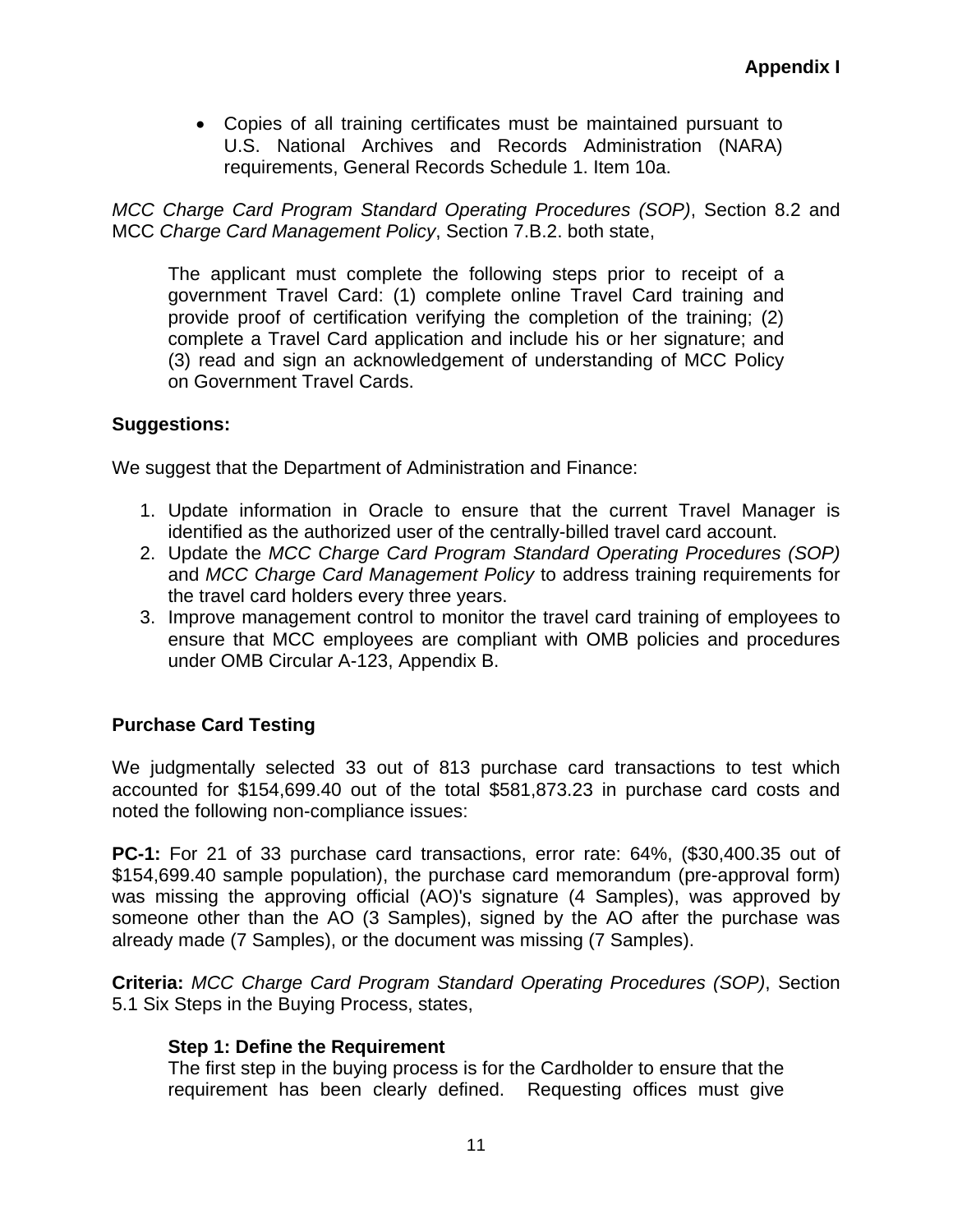Cardholders their requirements in writing. Requirements are normally submitted to the Cardholder on MCC Pre-Approval Purchase Card Request Form. The MCC Pre-Approval Purchase Card Request Form is an internal document that communicates to the buyer or Cardholder the request for goods or services. The form informs the Cardholder what is to be purchased and provides other pertinent information useful for the Cardholder in the procurement process. The Cardholder must ensure that the document reflects the commitment and their Approving Official (AO) has signed it. The AO signature confirms that the items on the list are for official use only and that adequate funding is available.

**PC-2:** For 33 of 33 purchase transactions, error rate: 100%, (\$154,699.40 out of \$154,699.40 sample population), there was no evidence of monthly purchase card statement being reconciled by the cardholder and AO within 5 business days after the end of charge card statement period. MCC was unable to track for the current monthly statement to determine whether the reconciliation has been completed or not, but there is no cumulative documentation maintained to assess how well the cardholders and AOs are doing in meeting this reconciliation requirement.

**Criteria:** *MCC Charge Card Program Standard Operating Procedures (SOP)*, Section 6.2 Statement Reconciliation, states,

Cardholders (authorized card users) and AOs must complete the statement reconciliation process within five days following the end of the statement period.

**PC-3:** For 3 of 33 purchase transactions, error rate: 10%, (\$12,432.88 out of \$154,699.40 sample population,), MCC was unable to provide supporting documentation (i.e., no invoice) that could be traced to the general ledger disbursement data. In addition, one of the purchase transactions for \$107.88 could not be found in the purchase card transaction report.

**Criteria:** *MCC Charge Card Program Standard Operating Procedures (SOP)*, Section 5.8 Maintaining Your Records, states,

Keep all necessary information on each purchase charge card transaction, in accordance with FAR 4.805. At a minimum, you must have the following information:

- The item purchased (including a description, unit number and quantity)
- The amount of the purchase
- The name of the merchant
- The date you received the item purchased

Remember you must keep your receipts and supporting documentation for three years after final payment. Annotate any receipts that are too general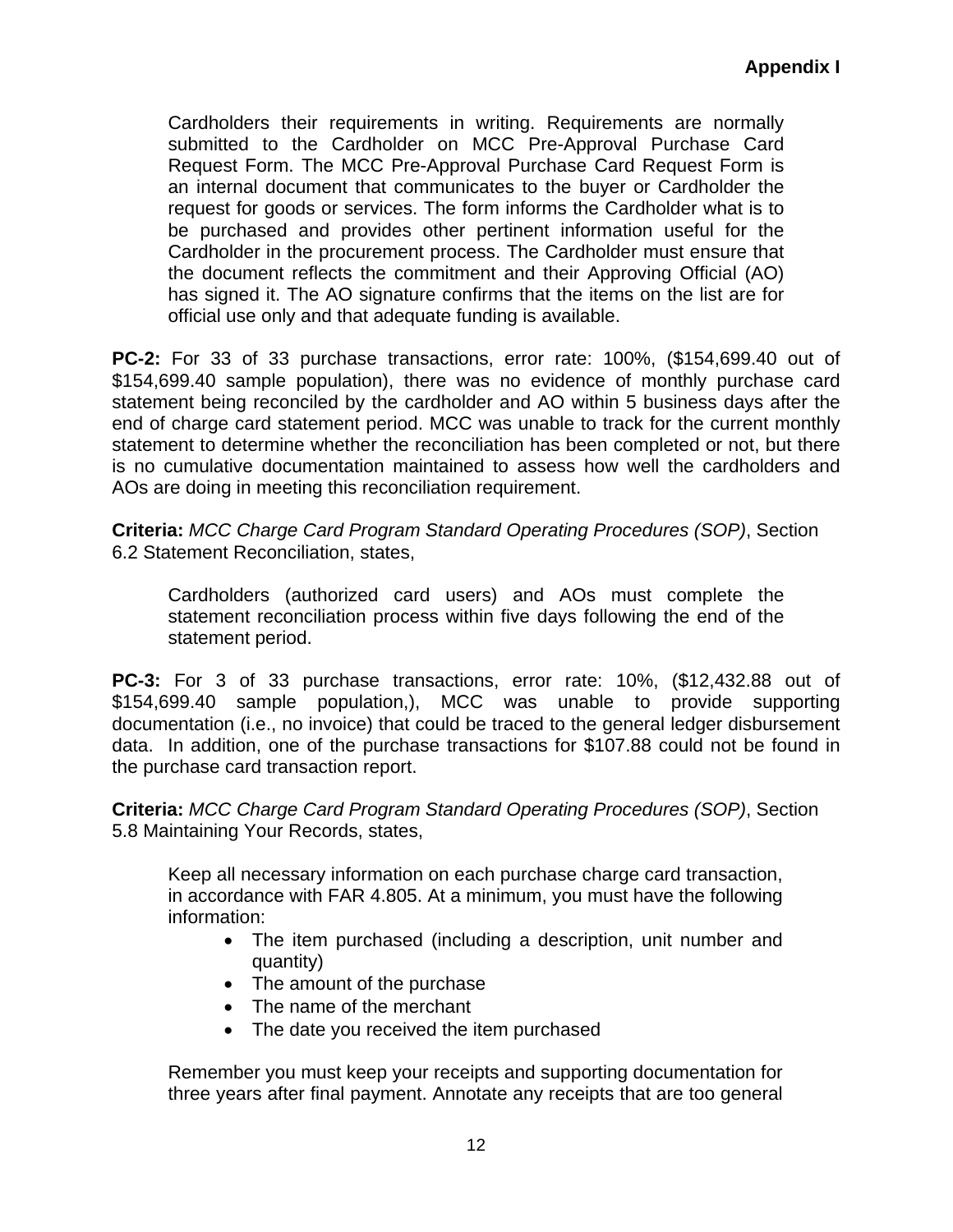in the product description area so that it is very clear what you purchased. Agency procedures will tell you how long you must keep your documentation on your purchases. Failure to retain records can result in excess administrative burden when you attempt to reconcile your monthly invoice statement. You are responsible for keeping all documentation on your purchases.

**PC-4:** For 1 of 33 purchase transactions, error rate: 3%, (\$1,966.67 out of \$154,699.40 sample population), a convenience check was processed. However, the check only had the cardholder's signature, but was missing the signature of the AO or another authorized individual.

**Criteria:** *MCC Charge Card Program Standard Operating Procedures (SOP)*, Section 7 Convenience Checks, Section 7.1.B. Procedures, states,

The check writer will follow the below procedures when using convenience checks:

 Obtain the signature of the AO, or other authorized individual, on the check **(note: checks require two signatures);**

**PC-5:** For 1 of 33 purchase transactions, error rate: 3%, (\$361.73 out of \$154,699.40 sample population,), the purchase cardholder did not complete his/her refresher GSA training course as required by OMB. The cardholder's GSA training certificate expired and was due for training as of April 1, 2014. However, the training was not completed prior to her leaving MCC on June 27, 2015.

**Criteria:** OMB Circular A-123, Appendix B (Revised 1/15/09), *Improving the Management of Government Charge Card Programs*, Chapter 3 – Training, 3.4 states,

The general training requirements for all charge card programs are:

- All program participants must be trained prior to appointment;
- All program participants must take refresher training, at a minimum, every 3 years;
- All program participants must certify that they have received the training, understand the regulations and procedures, and know the consequences of inappropriate actions. Agencies will determine the method of certification; and
- Copies of all training certificates must be maintained pursuant to U.S. National Archives and Records Administration (NARA) requirements, General Records Schedule 1. Item 10a.

*MCC Charge Card Program Standard Operating Procedures (SOP)*, Section 1.5 Training Requirements and Delegation of Authority, states,

MCC staff must complete training prior to being appointed as a purchase cardholder or approving official. Refresher training is required every three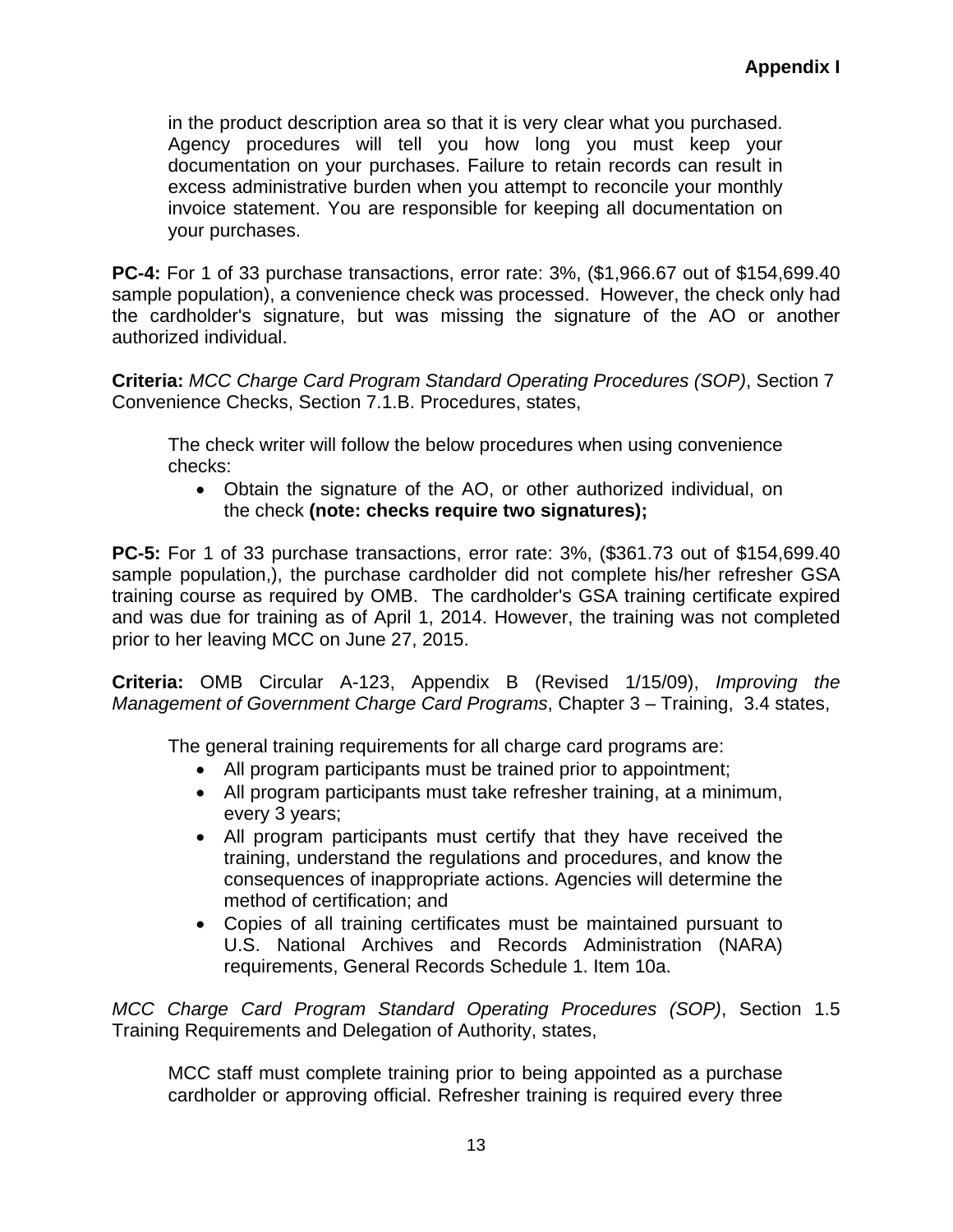years for AO's and staff members delegated charge card authority to ensure compliance and understanding of MCC charge card internal operating procedures (this plan). The Agency Program Coordinator (APC) will monitor all refresher training requirements and inform card participants when training is due.

#### **Suggestions:**

We suggest that the Department of Administration and Finance:

- 1. Revise the *MCC Charge Card Program Standard Operating Procedures* to provide an alternative means for the Approving Official to document the purchase approval when the Approving Official is not physically available to sign the purchase. In addition, it should be revised to require the Approving Official to report to the Agency/Organization Program Coordinator (A/OPC) any instance where documented approval was not obtained prior to the purchase being made by the cardholder. Based on that information, the A/OPC can take appropriate corrective action to address the issue.
- 2. Develop and implement a process to ensure that MCC has the capability to monitor and track the cardholders' and Approving Officials' compliance with the reconciliation requirement. MCC should also consider revoking a purchase card as a control in those cases where non-compliance occurs.
- 3. Revise the *MCC Charge Card Program Standard Operating Procedures* to require the Approving Official to report to the A/OPC any instance where the purchase was not properly supported by the cardholder. Based on that information, the A/OPC can take appropriate corrective action to address the issue.
- 4. Continue to research sample #12 and recover the \$107.88 in funds for that credit card payment.
- 5. Instruct the A/OPC to stress the importance of the second signature requirement for convenience checks to cardholders with convenience check capability.
- 6. Improve management control for monitoring the purchase card training of employees to ensure that MCC employees are compliant with OMB policies and procedures under OMB Circular A-123, Appendix B.

#### **Other Matters to be Reported**

MCC's management stated that the SOP was amended to allow an additional 15 days to complete charge card reconciliations before MCC would place the individual cardholder's charge card on hold. This new requirement implemented by MCC raised a concern with the auditors who in turn brought this matter to the attention of MCC. In response, MCC's management stated that although there is no specific Federal time requirement for completing the reconciliations MCC is considering reducing this requirement from 45 to 30 days.